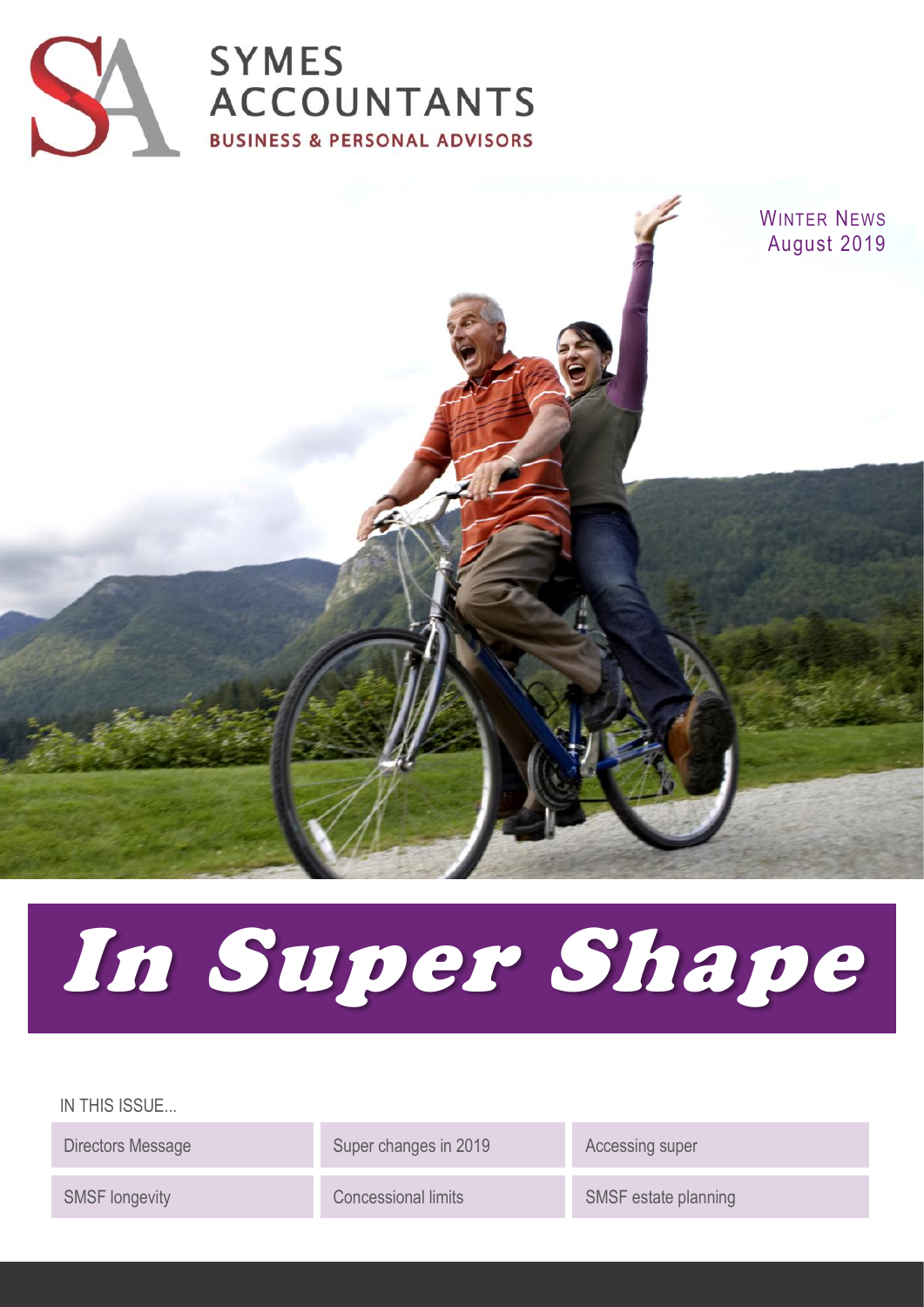# **Message from the Directors**

Superannuation. An investment we all want to love, but can often be tricky to navigate. This financial year brings the beginning of several changes to superannuation and we have highlighted a few within.

*Have you started to really think about your retirement funds?*

*Is your current balance and projected balance where you hoped it would be?* 

*Not sure if an SMSF is the right decision for you?*

*Concerned your current investment strategies aren't providing you maximum return?*

*Feeling unsure that you're meeting tricky compliance regulations?*

If any of these questions resonate with you, then it's time you came in for a chat with our team. As the SMSF world becomes more complex with increasing regulations and costly fines, we're here to help you navigate your way through it all. Don't feel like you need to struggle solo!!

Our goal at Symes Accountants is to help you maximise your retirement savings, while remaining compliant within the regulations. More often than not, you have set up your SMSF to provide greater control over your investments. By having visibility of both your superannuation and wider financial affairs, we can work collaboratively with your financial planner and lawyers. Symes is here to provide you with comprehensive and quality advice throughout all stages of your SMSF.



DIRECTORS Peter Caddy Hans van Heuven Stephen Arthur



## **1. Removal of the work test in first year of retirement for individuals 65-74**

For those who are aged between 65 and 74 and in their first year of retirement, this financial year brings more time to boost your retirement savings. Provided you have less than \$300,000 in your super account at the end of the previous financial year, you can now make voluntary contributions into your super without needing to satisfy the Work Test (working 40 hours over 30 consecutive days).

### **2. Carry-forward commences for concessional contributions**

With limitations to the amount you can contribute to your super, a 'carry-forward' allowance has been introduced. If your super balance is less than \$500,000 on 30 June of the previous year, you can now contribute more than the \$25,000 concessional contribution limit by carrying-forward the unused portion of your cap over a period of five years.

*For example, if your concessional contributions in 2018-19 were \$10,000, you would then have an additional \$15,000 you can contribute in 2019-20 (\$15,000 + \$25,000 = \$40,000). Alternatively you could use it over a period of five years.*

# **3. Increase to SMSF member numbers**

Commencing 1 July 2019, the maximum number of members permitted in a SMSF has increased from four to six. This gives larger families the ability to establish a SMSF together, potential for consolidation of assets and increase the fund's income through a larger contribution limit. It's important to consider your own circumstances when considering increasing the member numbers of your fund.



# **EXIT FEES ON INDUSTRY FUNDS HAVE BEEN ABOLISHED!**

You can now switch between superfunds without paying any exit fees. If you've been on the fence, now is the perfect time to roll your industry fund into your SMSF.

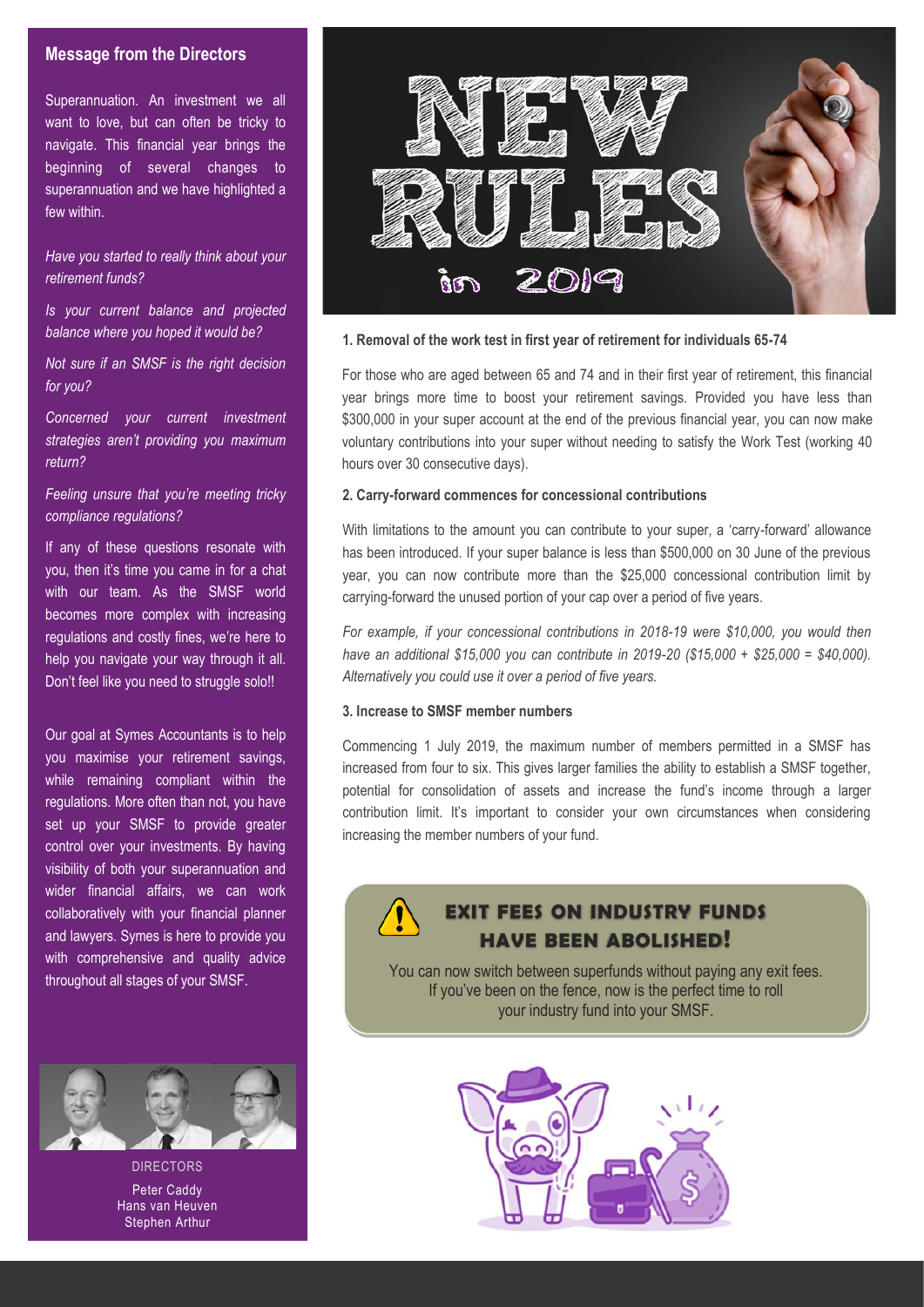

# **Background knowledge provides greater longevity**

Research from the medical industry shows that having the same GP throughout your life can help you live longer.<sup>i</sup> Continuity of care means clients feel more comfortable opening up and discussing problems and Doctors can accumulate knowledge over time. Therefore they are more knowledgeable and able to shape advice and the next direction for clients on an individual level. Prevention and early detection of problems play a vital role in their overall care plan.

What if having the same accountant throughout the life of your SMSF ensured it was sustainable for longer? Having a long relationship with your accountant means not having to continually repeat your financial history and risking important financial information being lost in translation.

At Symes Accountants we understand you want more than just compliance support. We're here to help your SMSF last through the generations. Compliance and longevity go hand in hand and **both** are equally as important as each other.

We know your current taxation position, your family succession plans, your investment strategies, your financial history. Your financial 'care plan' is therefore tailored to you individually and we are able to provide you with better, quicker and more accurate advice. As your local accountant we're available for you to pop into the office and chat to us about your financial future at anytime. i *<https://bmjopen.bmj.com/content/8/6/e021161>*

# **When can I access my Super?**

The government sets a 'preservation age' which limits when you can start accessing your superannuation funds based upon your date of birth. Once you have reached your preservation age and have retired from the workforce (or are aged 65), you then have access to your super.

However if you do access your super prior to turning 60, you may be required to pay tax on the amounts you receive.

If you have reached your preservation age but still want or need to continue working, you can establish a 'transition to retirement' strategy which provides a gradual move to full retirement and allows you to access your super to supplement your income.

| <b>DATE OF</b><br><b>BIRTH</b>        | <b>PRESERVATION</b><br><b>AGE</b> |
|---------------------------------------|-----------------------------------|
| Before 1 July 1960                    | 55                                |
| Between 1 July 1960 -<br>30 June 1961 | 56                                |
| Between 1 July 1961 -<br>30 June 1962 | 57                                |
| Between 1 July 1962 -<br>30 June 1963 | 58                                |
| Between 1 July 1963 -<br>30 June 1964 | 59                                |
| On, or after<br>1 July 1964           | 60                                |

*Everyone's retirement financial circumstances and plans are different. Chat to us about finding the best strategy for you and your family.*



**Concessional Contributions :**  what are the limitations on contributing to your Super?

Contributions which are made into your super before-tax, including payments by employers (including the 9.5% superannuation guarantee), salary sacrifice payments and personal contributions are called CONCESSIONAL CONTRIBUTIONS. These contributions are taxed at 15% once received by your super fund.

There are strict limits on the amount of concessional contributions which can be made in your super each financial year. If you exceed the cap you may need to pay additional tax. The **concessional contribution cap for 2019-20 is \$25,000**  for people of any age.

**TIPS FOR KEEPING UNDER THE CONCESSIONAL CONTRIBUTIONS CAP:**

- be aware of what your concessional contribution cap is
- keep track of all contributions being made into your super, including personal and all employer contributions
- know your total super balance and your taxation circumstances

NON-CONCESSIONAL CONTRIBUTIONS are those made into your super after-tax, and therefore also have limits on the amount you can contribute. For **2019-20 the nonconcessional contributions cap is \$100,000** per financial year.

*To find out more about concessional or non-concessional contributions, chat to our team today. We're here to help you make the most of your income and maximise your retirement nest egg.*